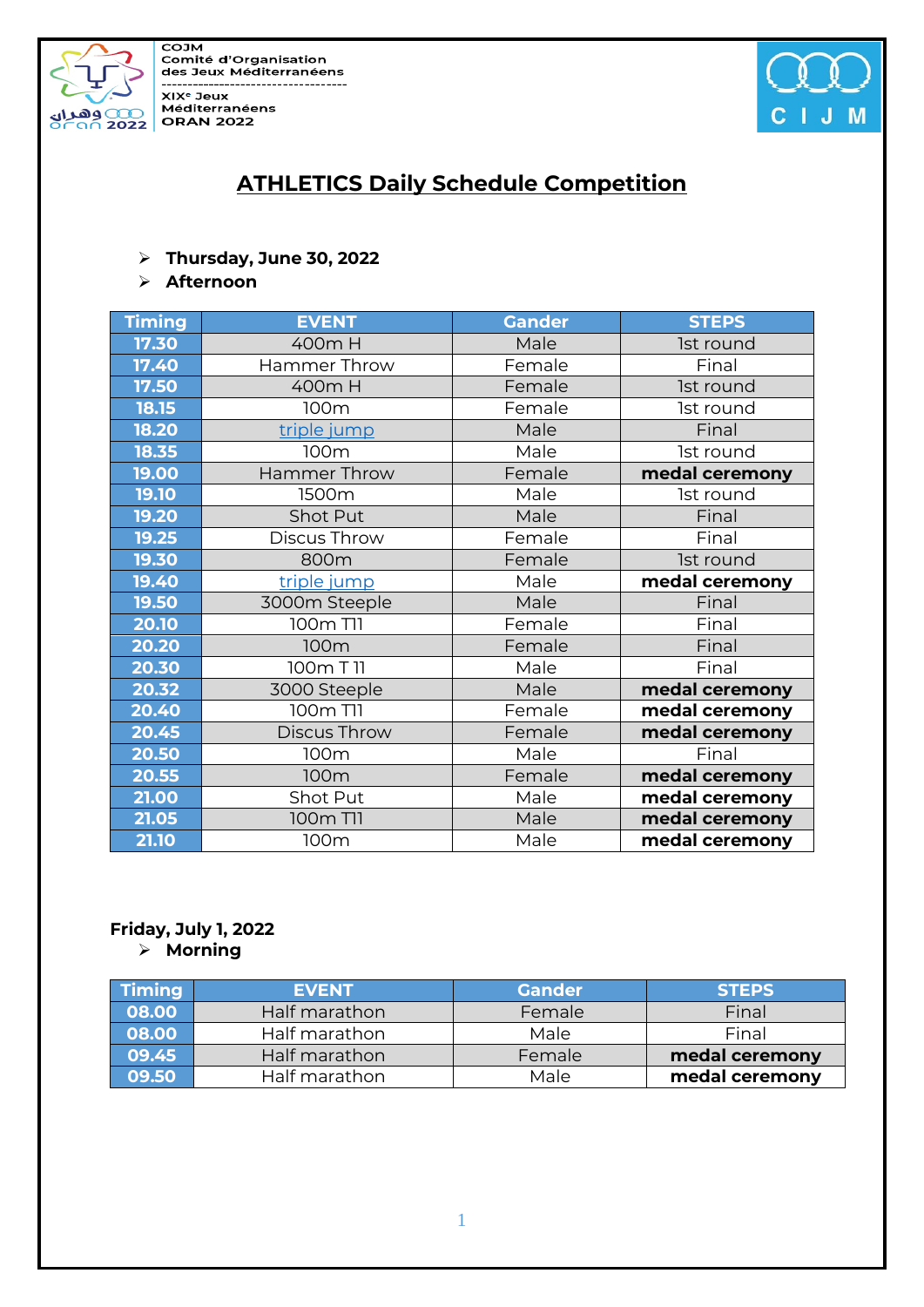

COJM<br>Comité d'Organisation<br>des Jeux Méditerranéens ------------------------------------



#### ➢ **Afternoon**

| <b>Timing</b> | <b>EVENT</b>        | <b>Gander</b> | <b>STEPS</b>   |
|---------------|---------------------|---------------|----------------|
| 18.00         | <b>Hammer Throw</b> | Male          | Final          |
| 18.05         | 400m                | Male          | Ist round      |
| 18.05         | high jump           | Male          | Final          |
| 18.20         | Long Jump           | Female        | Final          |
| 18.30         | 400m                | Female        | Ist round      |
| 18.50         | 800m                | Male          | Ist round      |
| 19.15         | 400m H              | Female        | Final          |
| 19.22         | <b>Hammer Throw</b> | Male          | medal ceremony |
| 19.30         | 400m H              | Male          | Final          |
| 19.45         | 3000m steeple       | Female        | Final          |
| 19.57         | 400m H              | Female        | medal ceremony |
| 20.02         | 400m H              | Male          | medal ceremony |
| 20.10         | 4X100m              | Female        | Final          |
| 20.15         | Long Jump           | Female        | medal ceremony |
| 20.20         | 4X100m              | Male          | Final          |
| 20.25         | 3000m Steeple       | Female        | medal ceremony |
| 20.30         | Long Jump           | Male          | medal ceremony |
| 20.35         | 4X100m              | Female        | medal ceremony |
| 20.40         | 4X100m              | Male          | medal ceremony |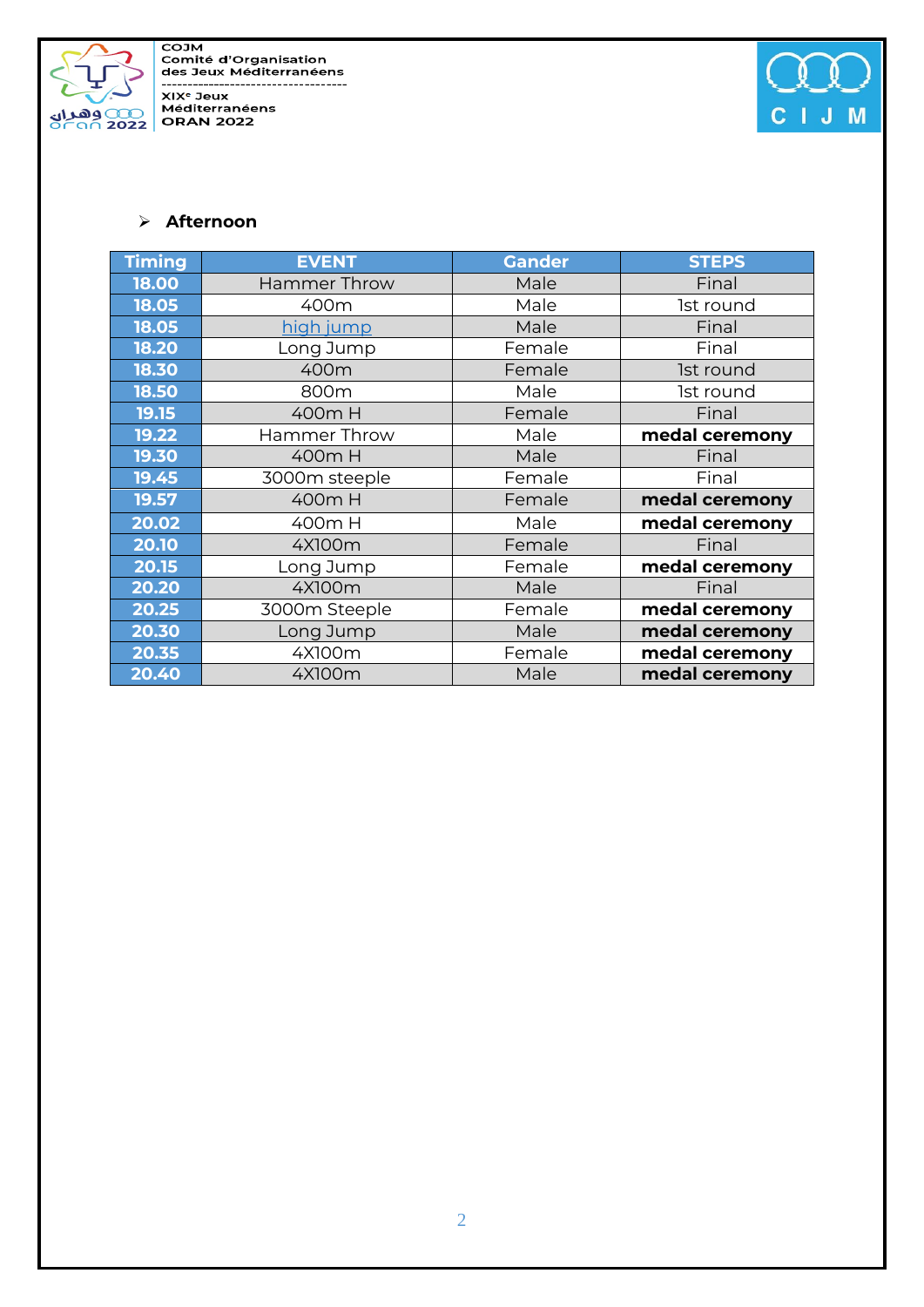

COJM<br>Comité d'Organisation<br>des Jeux Méditerranéens -----------------------------------



## ➢ **Saturday, July 02, 2022**

#### ➢ **Afternoon**

| <b>Timing</b> | <b>EVENT</b>            | <b>Gander</b> | <b>STEPS</b>   |
|---------------|-------------------------|---------------|----------------|
| 18.00         | 110m Hurdles            | Male          | 1st round      |
| 18.00         | Javelin throw           | Female        | Final          |
| 18.15         | pole vault              | Male          | Final          |
| 18.20         | 100m Hurdles            | Female        | Ist round      |
| 18.40         | 200m                    | Female        | 1st round      |
| 18.55         | 200m                    | Male          | 1st round      |
| 19.00         | triple jump             | Female        | Final          |
| 19.10         | 800m                    | Female        | Final          |
| 19.20         | 400m T 34 / 51-52-53-54 | Male          | Final          |
| 19.25         | Javelin throw           | Male          | Final          |
| 19.30         | 400m                    | Female        | Final          |
| 19.35         | Javelin throw           | Female        | medal ceremony |
| 19.40         | 400m T 34 / 51-52-53-54 | Female        | Final          |
| 19.50         | 400m                    | Male          | Final          |
| 19.55         | 800m                    | Female        | medal ceremony |
| 20.00         | 1500m T 45-46           | Male          | Final          |
| 20.06         | 400m T 34/51-52-53-54   | Male          | medal ceremony |
| 20.15         | 1500m                   | Male          | Final          |
| 20.22         | 400m                    | Female        | medal ceremony |
| 20.26         | 400m T34/51-52-53-54    | Female        | medal ceremony |
| 20.32         | 5000m                   | Female        | Final          |
| 20.50         | 400m                    | Male          | medal ceremony |
| 20.55         | pole vault              | Male          | medal ceremony |
| 21.00         | triple jump             | Female        | medal ceremony |
| 21.05         | 1500m T45-46            | Male          | medal ceremony |